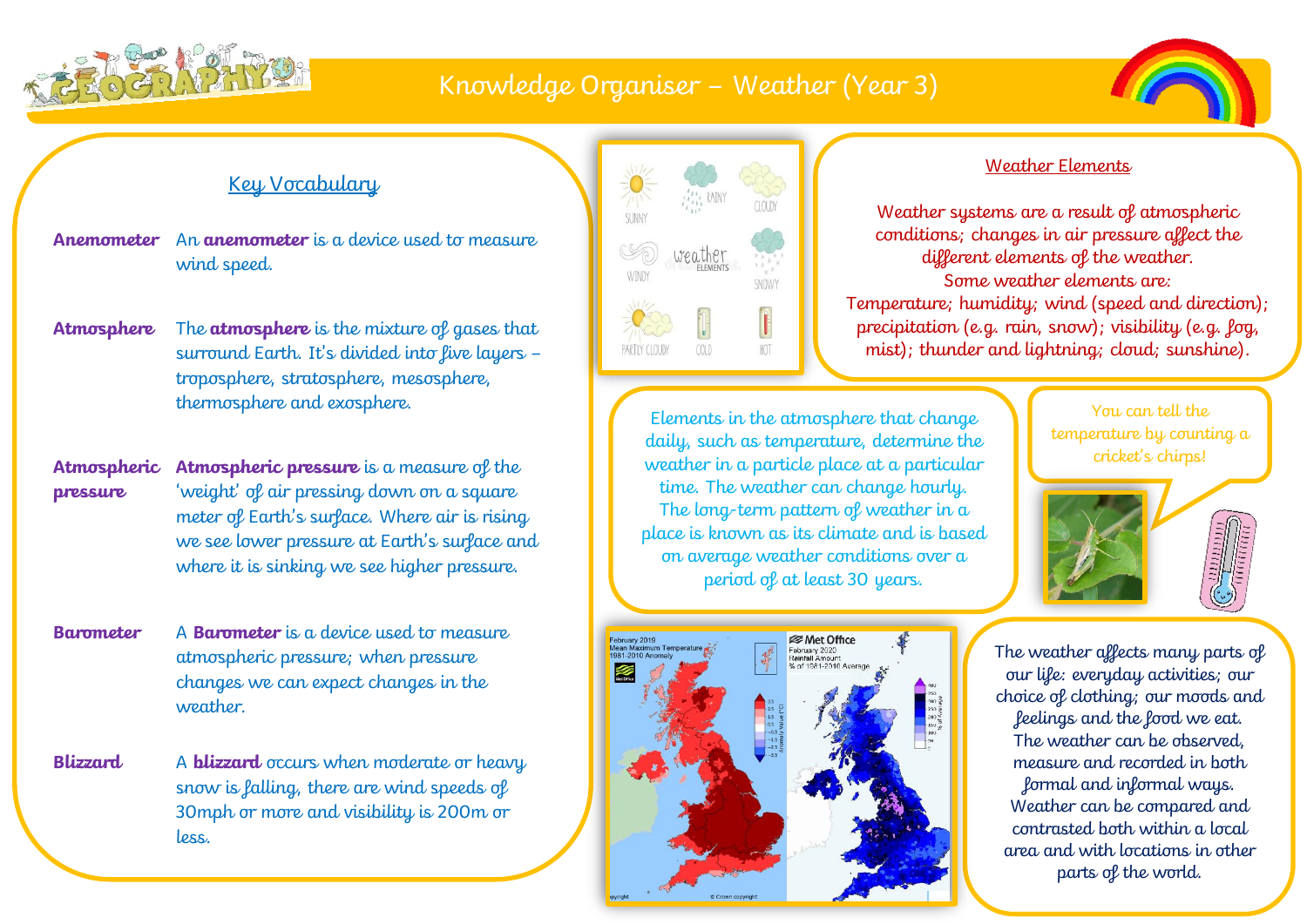#### Key Vocabulary

**Cloud Clouds** form when water vapour condenses on particles in the atmosphere. The droplets are so small that each cubic metre of cloud will contain 100 million droplets.

**Drizzle Drizzle** is raindrops that are smaller than 0.5mm in diameter.

**Fog Fog** is caused by tiny water droplets suspended in the air. Fog is basically a cloud at ground level that reduce visibility to less than 1000m.

**Hail Hail** is a form of precipitation falling as round or irregularly-shaped pieces of ice that start as small particles or frozen raindrops.

**Precipitation Precipitation** is any form of water falling from the sky. This includes rain, sleet, snow, hail, drizzle and freezing rain.

**Rain Rain** is a form of precipitation that occurs when the water vapour in the air condenses.

**Weather Weather** is the daily elements of the atmosphere such as temperature, wind and rain, which can change hour by hour.

#### Clouds

 $\ell$ loud is a mass of tiny water droplets or ice crystals. They form when air cools and the water vapour in it condenses onto very small part particles in the air. Whether a cloud will be formed of water or ice will depend on the temperature of the atmosphere and the height of the cloud.

The appearance of clouds and the patterns they make are good indicators of the weather to come. Clouds are given Latin names:

- Stratus/strato = flat/layered and smooth
- $\bullet$  Cumulus/cumulo = heaped up/puffy like cauliflower
	- $\bullet$  Cirrus/cirro = tendril/wispy
		- $\bullet$  Alto = medium level
	- $N$ imbus/nimbo = rain-bearing.

When we talk about climate change, we are talking about global changes in the Earth's average temperature.

The Earth's average temperature moves up and down naturally but it has been increasing more rapidly than it usually does.

Scientists say the world is about  $1^{\circ}C$ warmer than it was

population growth.

300 years ago.<br>
Climinate Chamge heatwaves, droughts

Scientists say many of the changes to the Earth's climate are caused by human activity, e.g. burning of oil, coal and gas; waste; deforestation and urbanisation and

Mild Autumn weather often means bigger spiders in our homes.



This change is impacted on the planet's environment – which is everything natural around us; rivers, trees, plants,

heatwaves, droughts and storms would happen more often and become more severe.

animals.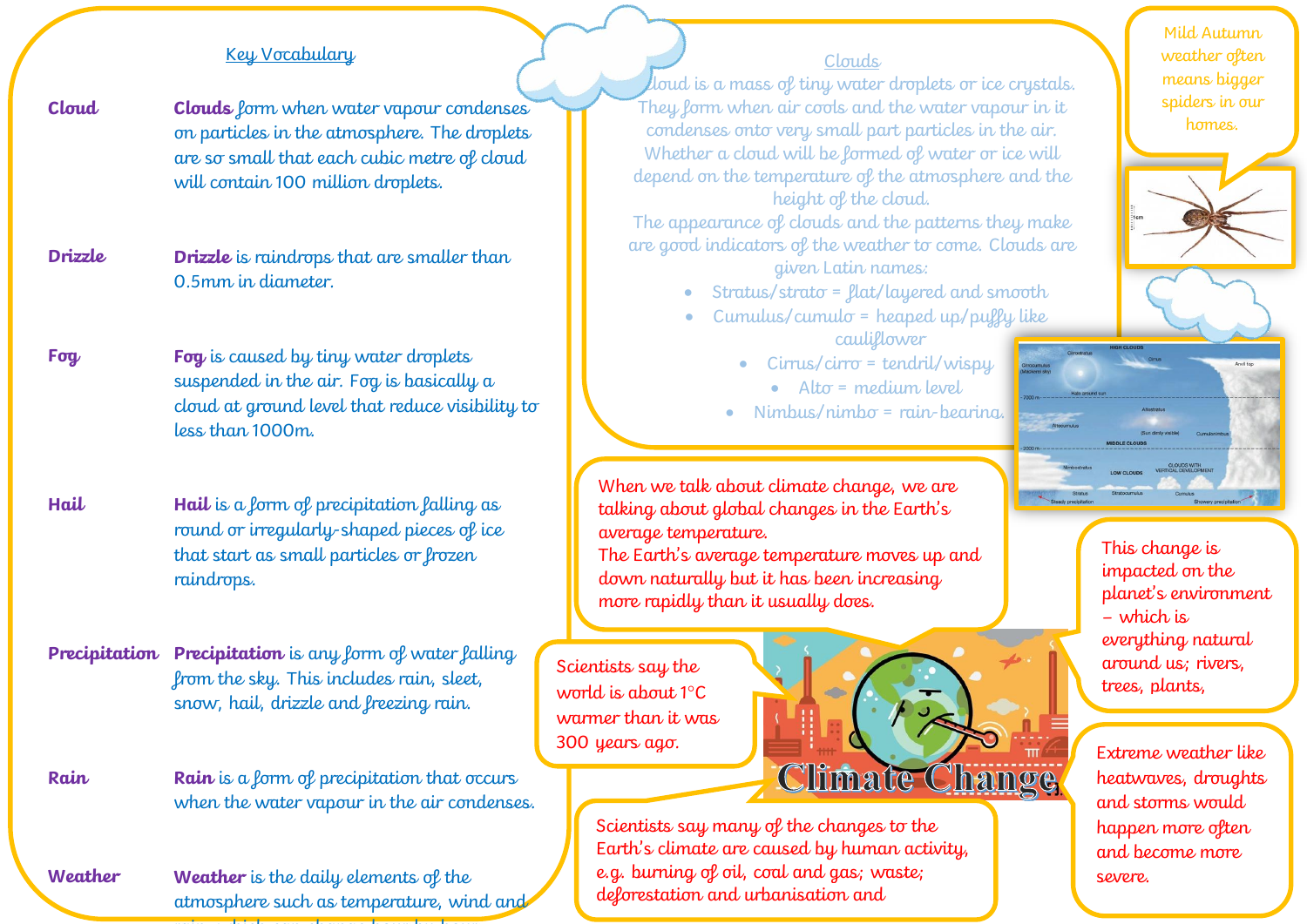